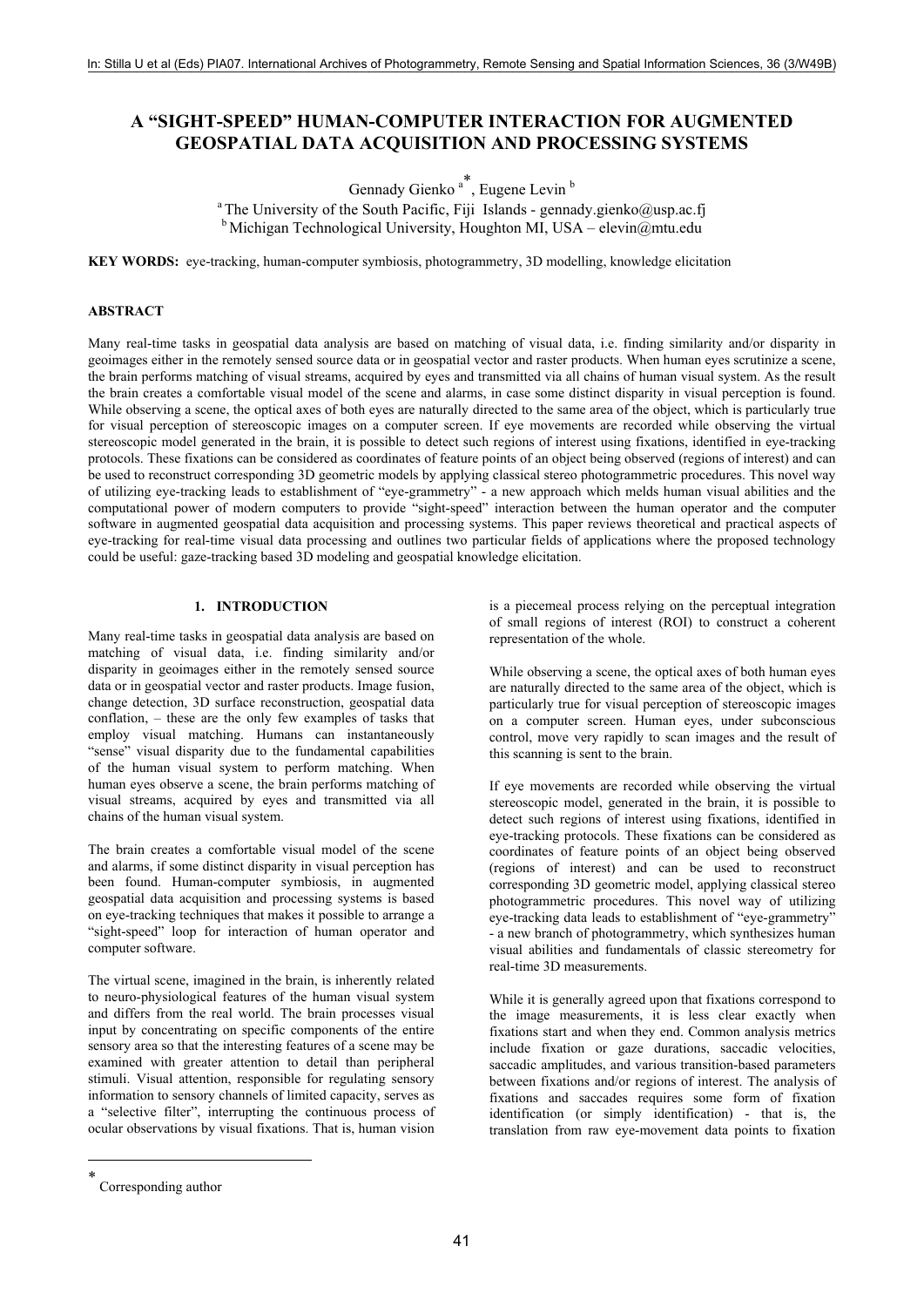locations (and implicitly the saccades between them) on the visual display. Fixation identification is an inherently statistical description of observed eye movement behaviors. Comparative study of fixation identification algorithms (Salvucci and Goldberg, 2002) suggests dispersion-threshold method as a fast and robust mechanism for identification of fixations. This method is also quite reliable in applications requiring real time data analysis, which is a critical aspect in real-time photogrammetric applications.

The previous research outline theoretical and practical aspects of combining the human capability of matching visual images with a computer's capability of fast calculation, data capturing and storage to create a robust system for real-time visual data processing (Gienko and Chekalin, 2004). Theoretical research has been done to investigate neuro-physical features of human visual system and analyze technical parameters of eye-tracking systems. Research work was aimed on designing of a prototype of the system, developing algorithms for stereoscopic eye-tracking and investigation of accuracy issues of visual perception and stereoscopic measurement of geospatial information, - aerial photographs in particular (Gienko and Chekalin, 2004, Gienko and Levin, 2005).

The present paper describes two fields of applications where the proposed technology could be useful: 1) fast generation of 3D models based on eye movement measurements during observation by human operators of stereoscopic models; 2) knowledge elicitation: automated eye-tracking allows establishment of a protocol of an expert's conscious and subconscious processes during visual image interpretation sessions, that enables extraction and formulation of knowledge which, being asked, experts are usually unable to articulate.

# **2. VISUAL PERCEPTION: SEEING AND MATCHING**

Typical tasks in geospatial data visual analysis include, but not limited to retrieval of information, image interpretation, change detection, 3D surface reconstruction and updating of derived geospatial data such as GIS vector layers. In many application scenarios such as risk management or military targeting etc. it is required to perform these tasks in the realtime mode. Specifically all these tasks require visual data matching and fusing performed by a human analyst, who at the same time can be a Subject Matter Expert (SME) and, under certain circumstances act as a Decision Maker. Thus, the solutions described below constitute some useful technology empowering certain types of decision support systems, which in terms of Computer Sciences can be defined as a Human-Computer Symbiosis (HCS) in visual data analysis.

Table 1 outlines main stages of a typical image analysis process which usually involves certain human intellectual and computerized recourses, employed simultaneously or concurrently, whichever is the most effective for a particular task:

| Stage                               | Agent |          |
|-------------------------------------|-------|----------|
| General matching of observed scenes | brain |          |
| Tuned area matching                 | brain | computer |
| Disparity evaluation                | brain | computer |
| Finding spot correspondence         | brain |          |
| Object recognition                  | brain |          |
| Measuring (un)matched objects       | brain | computer |
| Measurements registration           |       | computer |
| <b>Statistics</b>                   |       | computer |
| Analysis                            | brain | computer |

|  | Table 1. Human and computers in image analysis |  |  |
|--|------------------------------------------------|--|--|
|  |                                                |  |  |

This authors' point of view on comparative effectiveness of human analysts and automated computer programs at a particular stage of image analysis prompts us to develop a human-in-the-loop technology for processing of geospatial visual data in the most efficient way. As humans perceive and process vast amount of information about the environment through their visual system at extremely high speed, it is seems reasonable to combine this human's ability and computational power of computers to build a Human-Computer Symbiosis platform for processing of visual geospatial data. Such HCS can be based on registering of visual activity of an operator using techniques of real-time eye-tracking. While the human brain performs searches and analysis of visual data, operator's eyes subconsciously scan the visual scene. Such eye movements are driven by and indirectly represent results of internal processes of visual searching and matching, performed by the whole human visual system. Tracking and analyzing eye movements allows us to arrange a 'sight-speed' loop with the computer which should perform the rest of the tasks where computations and data storage are predominant.

# **3. VISUAL PERCEPTION AND EYE MOVEMENTS**

The virtual scene, imagined in the brain, is inherently related to neuro-physiological features of human visual system and differs from the real world. The brain processes visual input by concentrating on specific components of the entire sensory area so that the interesting features of a scene may be examined with greater attention to detail than peripheral stimuli. Visual attention, responsible for regulating sensory information to sensory channels of limited capacity, serves as a "selective filter", interrupting the continuous process of ocular observations by visual fixations. That is, human vision is a piecemeal process relying on the perceptual integration of small regions to construct a coherent representation of the whole.

Neurophysiological literature on the human visual system suggests the field of view is observed through brief fixations over small regions of interest (ROIs) (Just and Carpenter, 1984). This allows perception of detail through the fovea. When visual attention is directed to a new area, fast eye movements (saccades) reposition the fovea. Foveal vision allows fine scrutiny of approximately 3% of the field of view but takes approximately 90% of viewing time, when subtending 5 deg of visual angle occurs. A common goal of eye movement analysis is the detection of fixations in the eye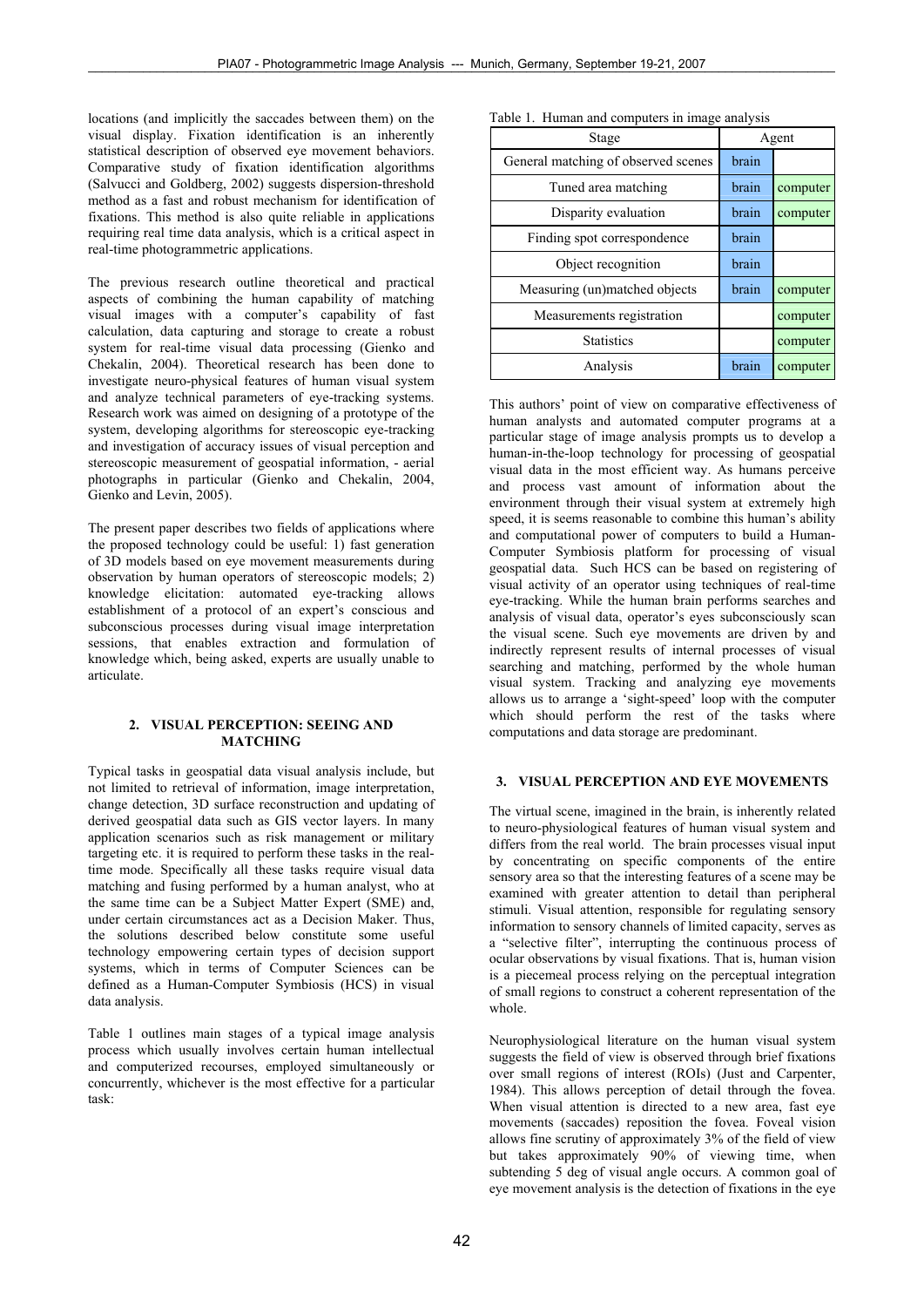movement signal over the given stimulus or within stimulus ROIs.

It has been found (Mishkin et.al.,1983) that humans and higher animals represent visual information in at least two important subsystems: the where- and the what systems. The where-system only processes the location of the object in the scene. It does not represent the kind of object, but this is the task of the what-system. The two systems work independently of each other and never converge to one common representation (Goldman-Rakic,1993). Physiologically, they are separated throughout the entire cortical process of visual analysis.

When the brain processes a visual scene, some of the elements of the scene are put in focus by various attention mechanisms (Posner et.al.,1990). When the brain analyses a visual scene, it must combine the representations obtained from different domains. Since information about the form and other features of particular objects can be obtained only when the object is foveated, different objects can be attended to only through saccadic movements of the  $e$ ve – the rapid eye movements, which are made at the rate of about three per second, orienting the high-acuity foveal region of the eye over targets of interest in a visual scene. The characteristic properties of saccadic eye movements (or saccades) have been well studied (Carpenter, 1988).

Saccades are naturally linked with fixations – relatively stable positions of the eye during a certain time. Varieties of researches prove that visual and cognitive processing do occur during fixations (Just and Carpenter, 1984). The process of fixation identification is an inherently statistical description of observed eye movement behaviors and separating and labeling fixations and saccades in eyetracking protocols is an essential part of eye-movement data analysis (Salvucci and Goldberg, 2000).

## **4. FROM EYE FIXATIONS TO IMAGE MEASUREMENTS**

In continuous movements eyes can be relatively stable only limited time, in most cases 200 to 800 msec. These fixations in eye positions occur in and correspond to certain regions of interest where the eyes perceive featured objects of the scene or part thereof. Projection of a certain fixation into the object's plane corresponds to a gaze position which in case of an image displayed on computer screen corresponds to certain area of an image matrix which allows as consider these gaze positions as image measurements.

While it is generally agreed upon that fixations (through their projected coordinates into the object's plane) correspond to coordinates of points in image, it is less clear exactly when fixations start and when they end. Common analysis metrics include fixation or gaze durations, saccadic velocities, saccadic amplitudes, and various transition-based parameters between fixations and/or regions of interest (Salvucci and Goldberg, 2000). The analysis of fixations and saccades requires some form of fixation identification (or simply identification)—that is, the translation from raw eyemovement data points to fixation locations (and implicitly the saccades between them) on the visual display. Fixation identification is an inherently statistical description of observed eye movement behaviors.

For spatial characteristics, (Salvucci and Goldberg, 2000) identify three criteria that distinguish three primary types of algorithms: velocity-based, dispersion-based, and area-based. Velocity-based algorithms emphasize the velocity information in the eye-tracking protocols, taking advantage of the fact that fixation points have low velocities and saccade points have high velocities. Dispersion-based algorithms emphasize the dispersion (i.e., spread distance) of fixation points, under the assumption that fixation points generally occur near one another. Area-based algorithms identify points within given areas of interest (AOIs) that represent relevant visual targets. These algorithms provide both lower-level identification and higher-level assignment of fixations to AOIs. Because fixations can also be used as inputs to AOI algorithms, these can also represent higher levels of attentional focus on a display (Scott and Findlay, 1993). These dwell times can be considered 'macrofixations', in that they organize fixations into a larger picture. For temporal characteristics, (Salvucci and Goldberg, 2000) include two criteria: whether the algorithm uses duration information, and whether the algorithm is locally adaptive. The use of duration information is guided by the fact that fixations are rarely less than 100 ms and often in the range of 200-400 ms. The incorporation of local adaptivity allows the interpretation of a given data point to be influenced by the interpretation of temporally adjacent points; this is useful, for instance, to compensate for differences between 'steadyeyed' individuals and those who show large and frequent eye movements.

Comparative study of fixation identification algorithms (Salvucci and Goldberg, 2002) suggests dispersion-threshold method as a fast and robust mechanism for identification of fixations. This method is also quite reliable in applications, requiring real time data analysis, which is a critical aspect in real-time photogrammetric applications (Gienko and  $Chekalin$ ,  $2004$ 

## **5. EYE-GRAMMETRY**

Spatial and temporal data derived from eye movements, compiled while the operator observes the geospatial imagery, retain meaningful information that can be successfully utilized in image analysis and augmented photogrammetry. We call this technology Eye-grammetry - a new approach to a 'sight-speed' acquisition and processing geospatial visual data using real-time eye-tracking technologies. Evegrammetry is derived from words "eye" and "grammetry" (measure) and stands for obtaining reliable information about physical objects and the environment by detection and analysis of human eye movements observing these objects or their visual representations in images.

In general, the word grammetry refers to non-contact measurements of the object from images. Nowadays we use a number of "grammetric" techniques, aimed on precise measurement of the object, pictured in images. To acquire these images, some very advanced technologies are used – in different spectral zones and data presentations. Every new technological break-through, resulting in appearance of a new sensor, introduces a new definition – radar-grammetry, sonar-grammetry, x-ray-grammetry, etc. Sometimes looking at some of such images it is hardly to say that it is an image in the sense, that it was used early last century for conventional photographs.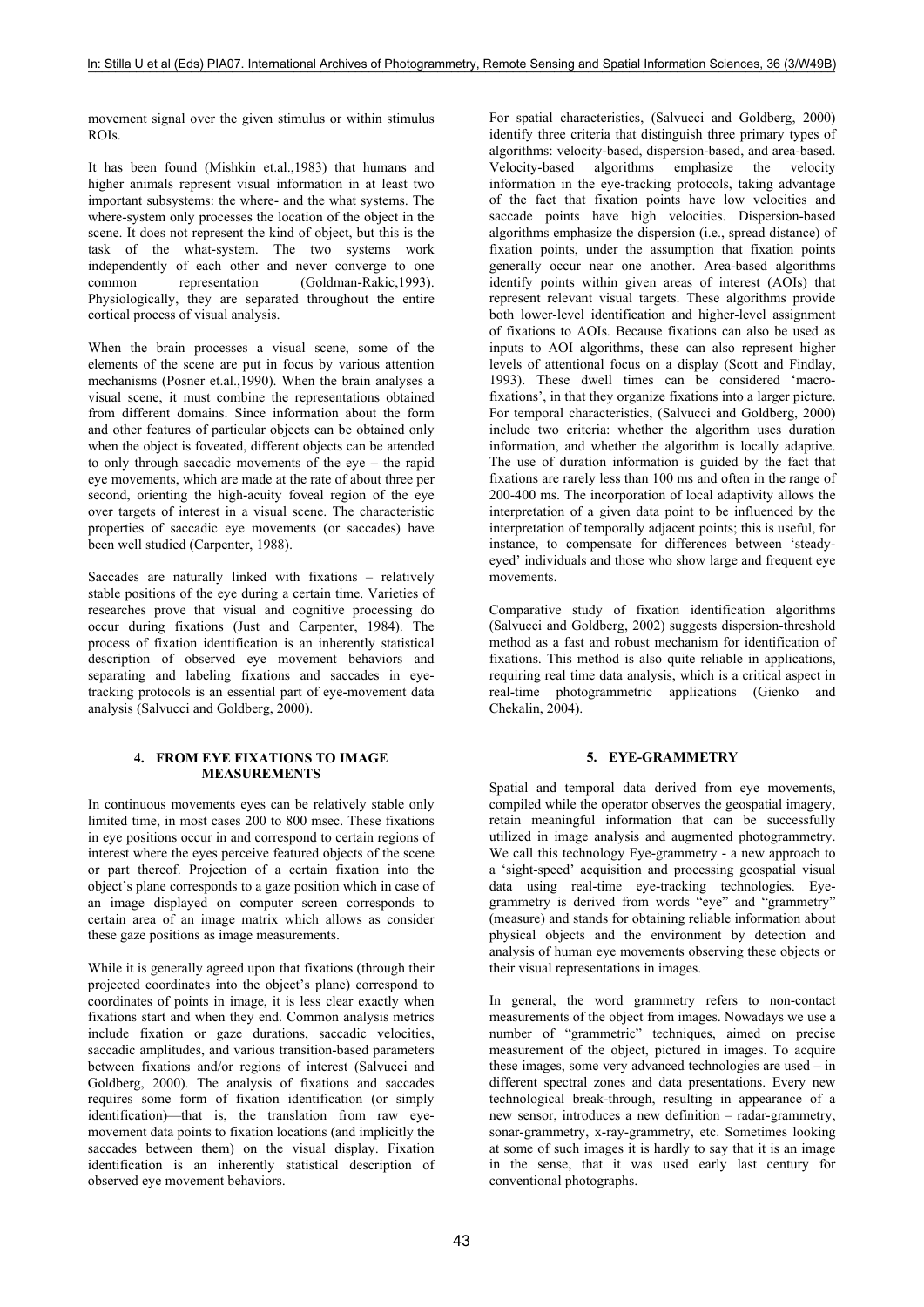Several attempts have been made to introduce the broader definitions such as "iconoactinometry" to describe new methods of registration and visual representation of the imaged objects using modern techniques, but the term "grammetry" is still well known and widely accepted within the professional community. So, to keep the traditions, we name our method Eye-grammetry – a new technology for measuring and interpretation the images.

In general, eye-grammetry could be defined as a technology of obtaining quantitative information about physical objects and the environment. This is done through measuring and interpreting images, acquired by different terrestrial, airborne or satellite sensors. In contrast to traditional principles of creation of photogrammetric terms, the first word component introduces spectral characteristics of registered radiation (photo, radar, x-ray), the word eye in our definition is interpreted as a "tool" and grammetry is widened for "image measurements". Therefore, eye-grammetry means measuring of objects in images by the eyes.

Technically, eye-grammetry is a technology based on principles of tracking the human eye movements while perceiving the visual scene. Spatial and temporal data derived from eye movements, compiled while the operator observes geospatial imagery, retain meaningful information that was successfully utilized in image analysis and augmented photogrammetry. This challenge is achievable based on human stereopsis principles.

Human stereopsis declares that while observing a scene, optical axis of the both human eyes are naturally directed to the same area of the object, which is particularly true for visual perceiving of stereoscopic images on a computer screen. Processing recorded movements of eyes, subconsciously scanning scene or image, it is quite possible identify centers of gravity of fixation areas, which correspond to (and coincide with ) identical points of the object on the left and right images of a stereopair (Figure 1).



Figure 1. Eye movement trajectory in fixation area

Projected gaze directions of the operator's eyes for corresponding fixations can be interpreted as coordinates of the featured points of an object being observed in stereo image (Figure 2). Thus, the main challenge in eye-grammetry is identification of fixations in eye-tracking protocols and calculation corresponding gaze directions to define coordinates of points in observed images, which then can be treated as conventional photogrammetric measurements.



Figure 2. Stereoscopy in eye-grammetry

### **6. EYE TRACKING FOR 3D GEOSPATIAL MODELING**

Several techniques are used to track eye movements. The electro-oculography technique is based on electric skin potential, and uses the electrostatic field that rotates along with the eye. By recording quite small differences in the skin potential around the eye, the position of the eye can be detected (Mowrer et al, 1936, Gips et al, 1993). If the users wear a special contact lens, it is possible to make quite accurate recordings of the direction of gaze. By engraving one or more plane mirror surfaces on the lens, rejections of light beams can be used to calculate the position of the eye (Ward, 2001). The most common techniques of eye tracking are based on rejected light. These techniques employ limbus tracking, pupil tracking and corneal reflection (Mauller et al., 1993, Ward, 2001). The highest spatial and temporal resolution could be achieved using the dual-Purkinje eyetrackers (Cornsweet and Crane, 1973).

Design of an eye-tracking system optimal for the geospatial data processing was an initial effort of the current research (Gienko and Chekalin, 2004, Gienko and Levin, 2005). Figures 3 and 4 demonstrate the principal design and working prototype of the system demonstrated in 2004 at XXth ISPRS congress in Istanbul (Geoiconics 2004, Intelligaze 2007).



Figure 3. Principal design of eye-tracking system for geospatial visual data processing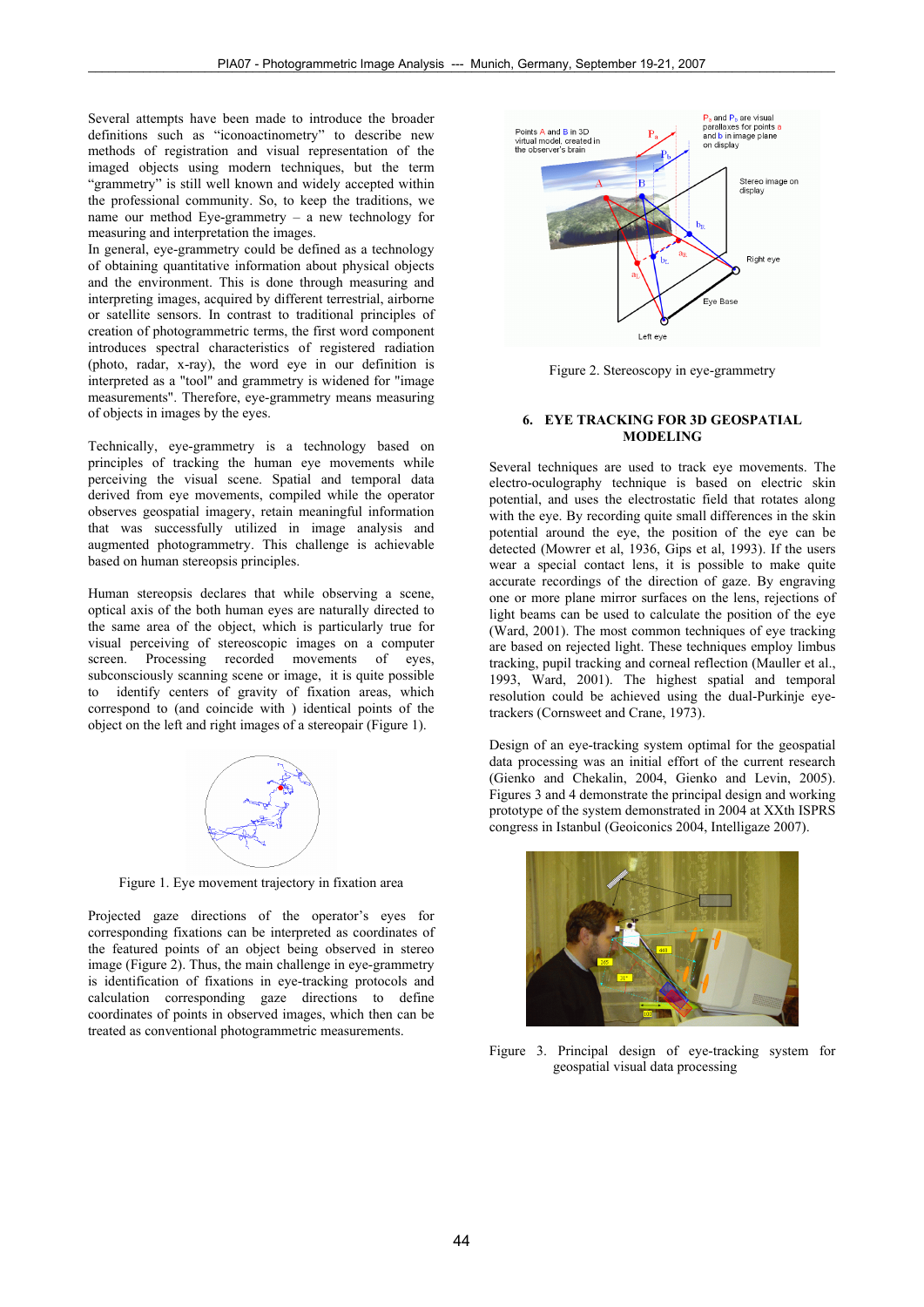

Figure 4. Working prototype of eye-tracker for processing of geospatial visual data

Calibration of precise eye-tracking systems is a bottleneck in augmented photogrammetric systems. Depending on chosen technique and hardware process of calibration involves the following major steps: 1) photometric calibration video cameras; 2) estimation positions of IR LEDs in order to estimate center of cornea; 3) resolving the geometric properties of a monitor; 4) determining relationship between video cameras and the screen to transform camera and monitor coordinate systems; and 5) determining the angle between visual-optical axis.

Once calibrated, the photogrammetric eye-tracking system can be used for two major applications, which involve matching of geospatial visual data: a) generation of 3D models based on eye-tracking; b) knowledge extraction based on eye-tracking protocols of the Subject Matter Experts (SME) and Decision Makers.

Figure 5 illustrates major stages of photogrammetric eyetracking process for 3D modeling, assuming that eye-tracking system has been calibrated and the human analyst observes the scene stereoscopically under comfortable and stable stereoscopic conditions.



Figure 5. Principles of 3D scene restoration based on eyemovement measurements

The challenge in this technology is to extract a set of discrete and well-defined image measurements to reconstruct 3D model of a scene in the real-time. Point measurements are derived from fixations, which, in turn, statistically calculated and extracted from eye-movement protocols using individually set criteria, defined as a result of geometric calibration which contains personal data and parameters for each human analyst. Calibration process is personalized and sensitive to physiological parameters of eyes. Apart from projection parameters to calculate gaze position on the

screen, the calibration involves compensation of head movements which is the second derivative and partially correlated with saccadic eye movements.

#### **7. EYE-TRACKING AND GEOSPATIAL SME KNOWLEDGE EXTRACTION**

The idea of using eye-tracking for geospatial Subject Matter Expert (SME) knowledge elicitation is based on discovering and formalizing associations and correlations between content of the image observed, expert's eye-movements trajectories and particular tasks given to an expert – whether it is targeting of specific objects in a set of multi-sensor and multi- temporal images, pure image classification or some other task involving geospatial data such as maps and GIS layers or other visual information. The system tracks the expert's gaze directions while he selects and labels objects, then calculates parameters of the selected objects and generates preliminary classification rules by applying a dedicated knowledge mining approach.

The challenge of this approach is to improve data mining procedures by means of the rules extracted from human analyst deploying eye-tracking system. Technological scheme of the eye-tracking based visual knowledge extraction is depicted in Figure 6.



Figure 6. Eye-tracking based knowledge elicitation process

Once the expert finishes natural process of image recognition, the full set of extracted rules is verified by reapplying those rules by automatic classification of the same source image. All automatically extracted and classified objects then matched against the results of the expert's natural work. Unmatched objects indicate inadequacy of the extraction rules. The expert interactively reviews and verifies results of image interpretation to discover the reasons of inadequacy which then will be used to adjust algorithms and parameters for automated extraction of decision rules. It is an iterative and interactive process, so the results will be immediately applied to the source image and the expert will be able to evaluate effectiveness of the newly added or modified rule. Once finished, the system will apply "reverse rule" verification to cluster extracted rules and rate them in order to select the minimum set of major rules and knowledge sufficient for robust classification of particular objects.

The system is designed to implement self-learning concept to accrue results of classification of the same image carried out by a number of experts with different levels of expertise. The system allows Subject Matter Experts (SMEs) to formalize and transfer their imagery knowledge into knowledge-based reasoning systems most efficiently, with minimal help of